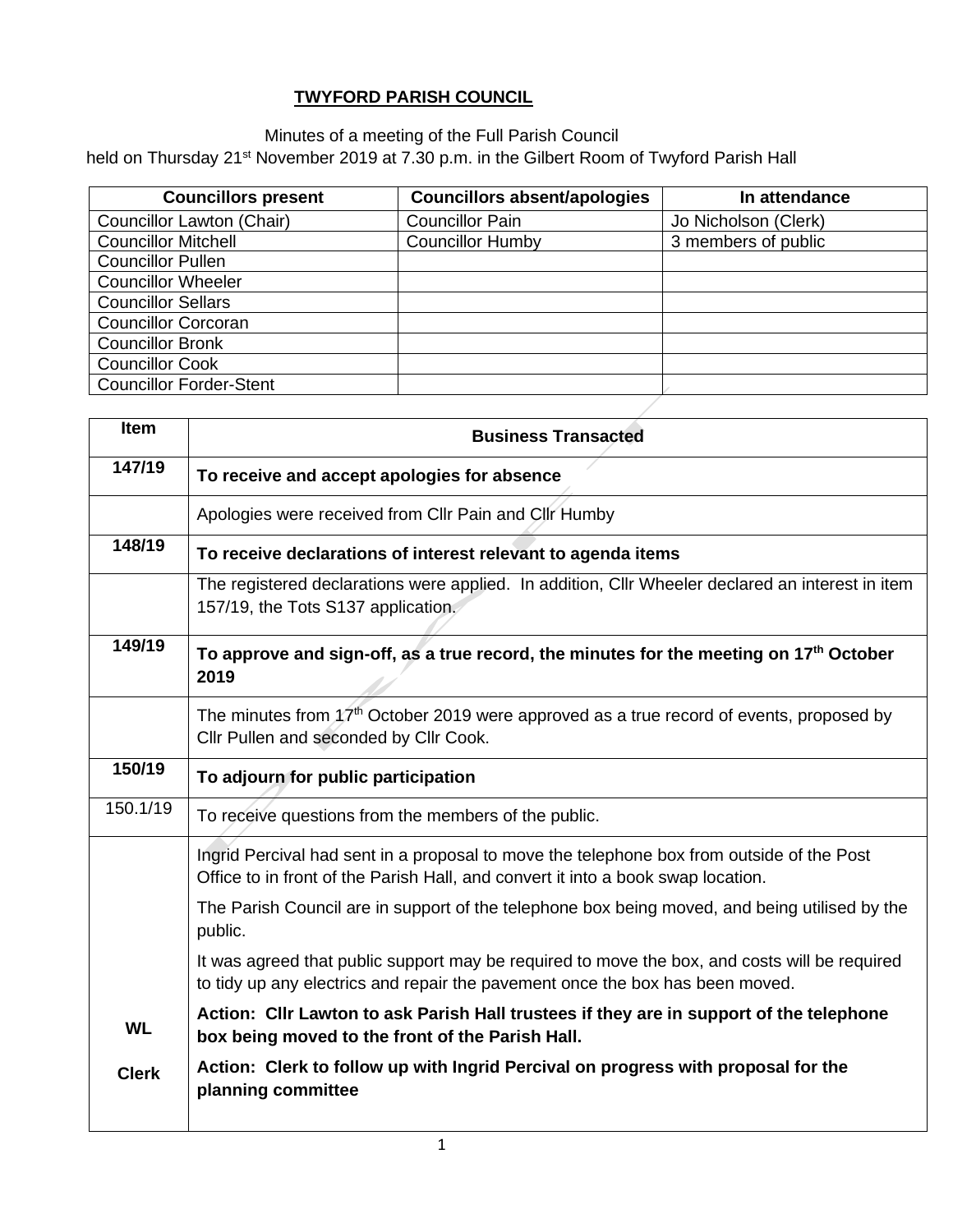|              | Ingrid Percival will investigate the costs to move the box (including pavement repair and electric<br>repair). Once Ingrid's investigations are complete, she will submit a proposal to the planning<br>committee.                                                                                                                                                                                                                  |
|--------------|-------------------------------------------------------------------------------------------------------------------------------------------------------------------------------------------------------------------------------------------------------------------------------------------------------------------------------------------------------------------------------------------------------------------------------------|
| SC/TB        | Action: Cllr Cook and Cllr Bronk to raise with Cllr Humby if Highways can assist with<br>the repair of the pavement after the telephone box has been moved.                                                                                                                                                                                                                                                                         |
|              | A resident who lives at the Manor Barn end of Main Road raised concerns of pedestrian safety,<br>crossing the Main Road. The problem is confounded by the fact that pavement is too narrow for<br>prams to travel, so it is necessary to cross the road if travelling towards Twyford centre.                                                                                                                                       |
|              | The resident has enquired over the installation of a crossing, such like the installation at<br>Northfields across the High Street. Highways have informed the resident, that as there have<br>been no fatalities Highways are not able to do anything. The resident has canvassed Cllr<br>Humby, Press and district Councillors.                                                                                                   |
|              | The resident requested a speed reduction and a crossing to be installed at the Southern end of<br>the village.                                                                                                                                                                                                                                                                                                                      |
|              | Cllr Mitchell informed the resident that they have the sympathies and complete support from<br>the Parish Council. The Parish Council campaigned hard to obtain the crossing installation at<br>North of the village, and they have tried previously to have another installed South of the<br>village. The Parish Council offered to continue to lobby on behalf of the resident.                                                  |
|              | The possibility of the Parish Council financing a crossing was asked, but the permission would<br>still be required from Hampshire Highways.                                                                                                                                                                                                                                                                                        |
|              |                                                                                                                                                                                                                                                                                                                                                                                                                                     |
| <b>Clerk</b> | Action: Clerk to add to next FPC agenda to plan for actions for a crossing South of the<br>village.                                                                                                                                                                                                                                                                                                                                 |
| 150.2/19     | To receive the County Councillor's report.                                                                                                                                                                                                                                                                                                                                                                                          |
|              | Apologies received                                                                                                                                                                                                                                                                                                                                                                                                                  |
| 150.3/19     | To receive the District Councillors' reports.                                                                                                                                                                                                                                                                                                                                                                                       |
|              | Due to purdah being in place in the run up to the election, the district Councillors elected not to<br>submit a report.                                                                                                                                                                                                                                                                                                             |
|              | CIIr Cook added however, that Norris Bridge pavement has been resurfaced. CIIr Cook<br>requested a no parking sign to be put up next to the pavement where cars have previously<br>parked. It was decided that as this was private property and as it is not illegal for cars to park<br>on the pavement, the Parish Council have no jurisdiction to put up such a sign. Instead, a<br>yellow line was considered more appropriate. |
| <b>SC</b>    | Action: Cllr Cook to request a single yellow line for the road along Finches Lane,<br>Twyford side of Norris Bridge to deter parking on the pavement.                                                                                                                                                                                                                                                                               |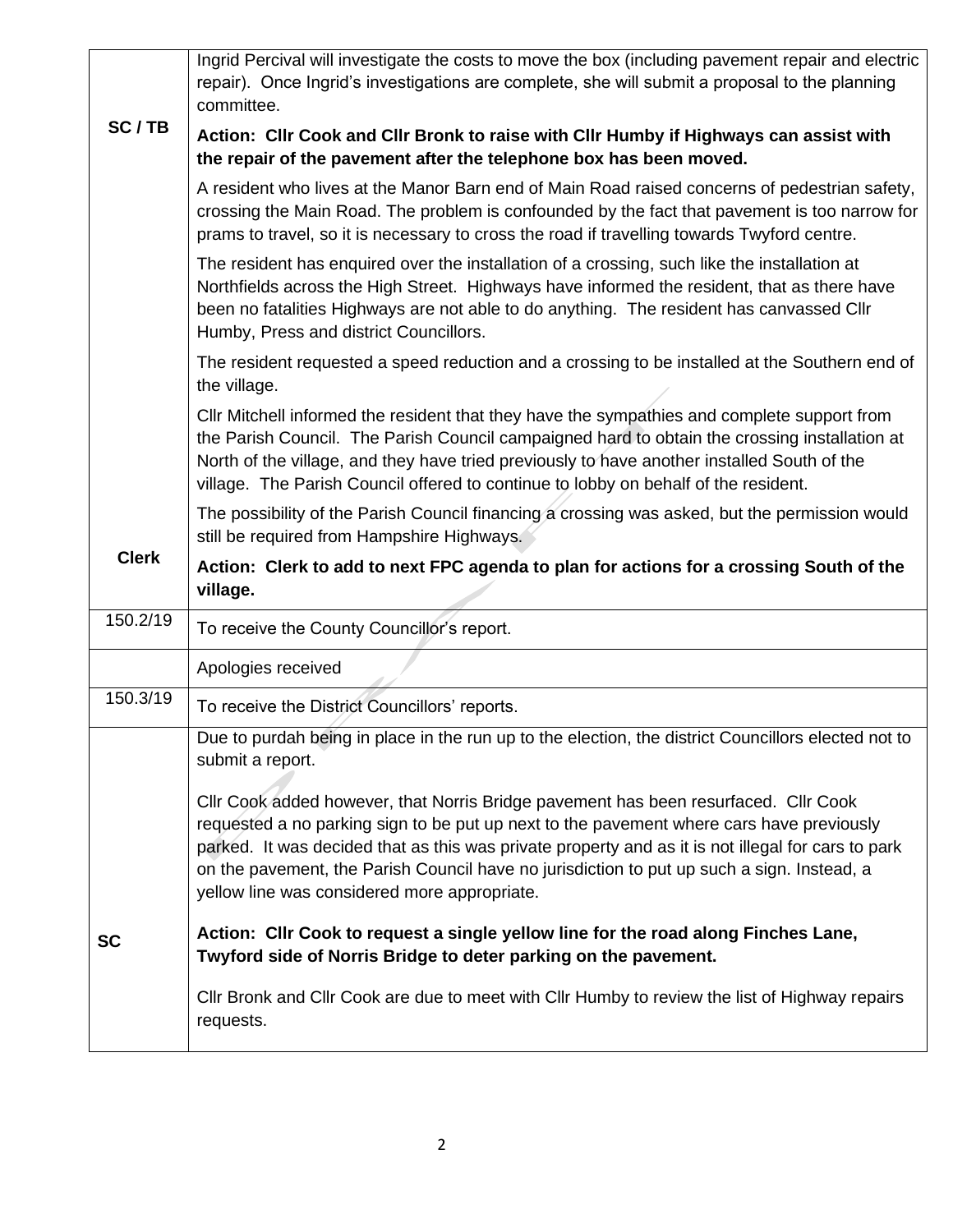| 151/19 | To receive an update on matters arising from the minutes of the Full Council meeting<br>held on 17 <sup>th</sup> October 2019 that are not included elsewhere on the agenda and to consider<br>the status of progress to date                                                                                                                                                                                                       |
|--------|-------------------------------------------------------------------------------------------------------------------------------------------------------------------------------------------------------------------------------------------------------------------------------------------------------------------------------------------------------------------------------------------------------------------------------------|
|        | Cllr Lawton commended the work on the Lengthsman on cutting back the foliage and creepage<br>on to the pavement on the Main Road at Colleton House.                                                                                                                                                                                                                                                                                 |
| 152/19 | Resolve to accept the Neighbourhood Plan SA and HRA from SDNPA, and note their<br>conclusions. In addition, resolve to make changes to the text of the TNP be made to<br>incorporate the recommendations of the reports (as set out in auxiliary report), and<br>publish the HRA and the SA/SEA on the TNP website, and thank SDNPA for<br>commissioning the studies.                                                               |
|        | Cllr Corcoran updated that the Neighbourhood Plan is moving towards pre-submission<br>publication 13 <sup>th</sup> January 2020. The publicity material is being planned and prepared.                                                                                                                                                                                                                                              |
|        | The Sustainability Assessment (SA) and Habitat Regulation Assessment (HRA) have both<br>been received. The Parish Council have considered the results of the reports, and note the<br>points that have been raised. The Parish Council note that 34 dwellings on 2 sites was looked<br>at, but not preferred.                                                                                                                       |
|        | The Parish Council thank Tim Slaney and Chris Patterson for their hard work in facilitating the<br>assessments, and thank the SDNPA for commissioning and financing the reports.                                                                                                                                                                                                                                                    |
|        | Two public consultation dates (14 <sup>th</sup> January and 1 <sup>st</sup> February) have been booked in at the<br>Social Club, for the public to attend and review the Neighbourhood Plan, and discuss the plan<br>with members of the technical team.                                                                                                                                                                            |
|        | Surgeries will need to be added to the calendar during the public consultation period. Printed<br>versions of the Plan will be available for the public to access during the consultation period. A<br>response form for feedback on the plan will be available.                                                                                                                                                                    |
|        | The resolution to accept the Neighbourhood Plan SA and HRA from SDNPA, and note their<br>conclusions. In addition, resolve to make changes to the text of the TNP be made to<br>incorporate the recommendations of the reports (as set out in auxiliary report), and publish the<br>HRA and the SA/SEA on the TNP website, and thank SDNPA for commissioning the studies<br>was proposed by Cllr Cook and seconded by Cllr Wheeler. |
|        | Thanks was credited to CIIr Corcoran for all of his and the technical team efforts to write the<br>report, and for all of the work into the Neighbourhood Plan to date. Thanks was also given to<br>all those who have also supported Chris, and those who have proof read the plan.                                                                                                                                                |
| 153/19 | To receive an update from the Planning Committee and any updates on any matters<br>arising unless already covered by another agenda item                                                                                                                                                                                                                                                                                            |
|        | As there was no specific agenda item on the Eastleigh Local Plan, Cllr Mitchell asked if any<br>comments wish to be raised. Cllr Bronk updated that he attended the first day of the Hearing<br>on 21 <sup>st</sup> November, as he was asked to stand in place of Cllr Corcoran.                                                                                                                                                   |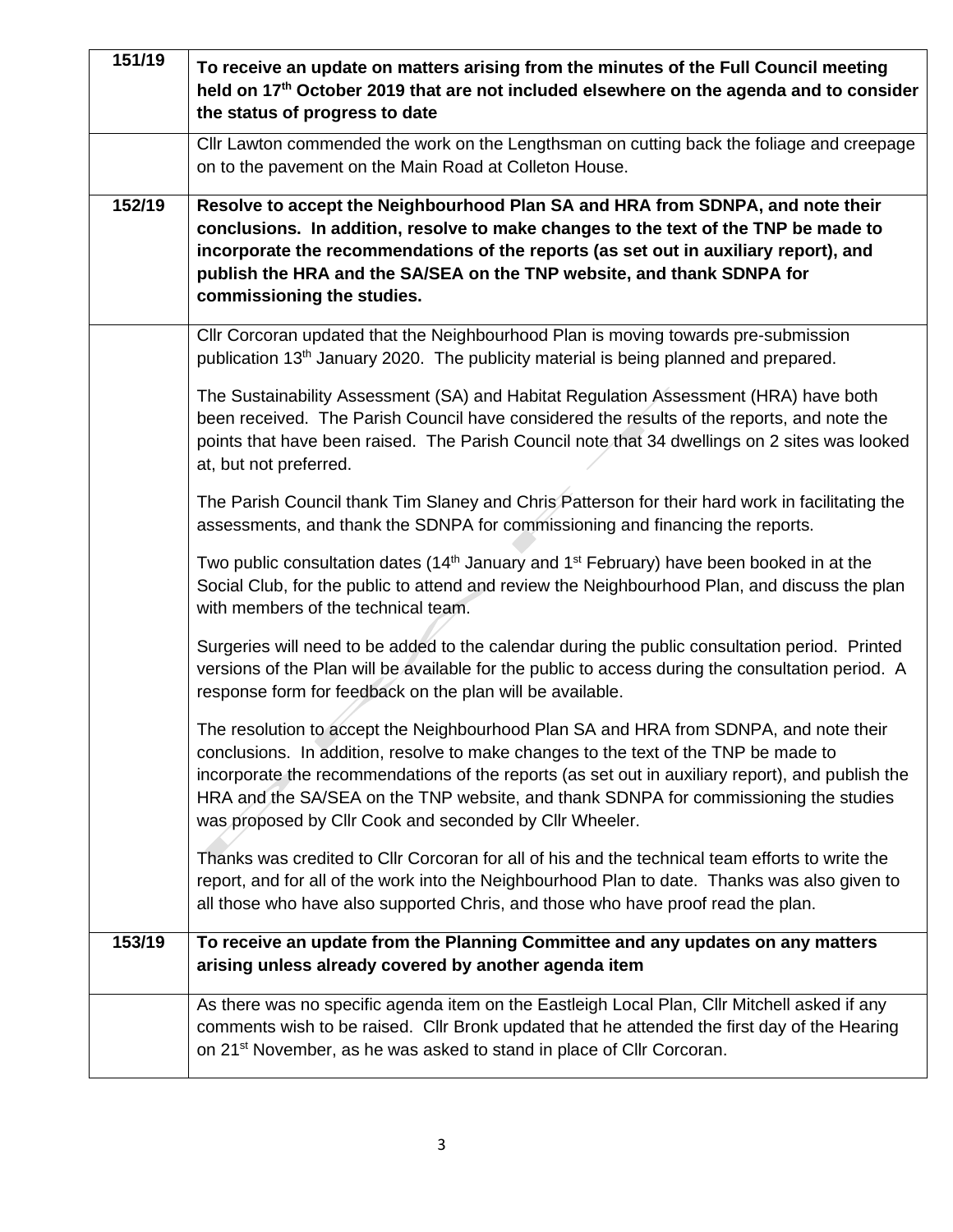|              | Cllr Bronk relayed that the Hearing was efficiently run, and the Inspector asked Eastleigh BC,                                                               |
|--------------|--------------------------------------------------------------------------------------------------------------------------------------------------------------|
|              | exactly what they have presented and when and to whom.                                                                                                       |
|              | Through the Hearing it was established that EBC had not read some of the reports submitted                                                                   |
|              | by ADD, and the Inspector told EBC to read them and report back.                                                                                             |
|              | Cllr Bronk will attend on 5 <sup>th</sup> December to represent Twyford Parish view on traffic and transport.                                                |
|              | Cllr Bronk will inform that Hearing office that he will be attending in place of Cllr Corcoran.                                                              |
| 153.1/19     | Resolve to object to Southampton Airport runway expansion, and to communicate the                                                                            |
|              | Parish Council position to the village via TIS.                                                                                                              |
|              | The runway extension planning application went live today, 21 <sup>st</sup> November. The planning                                                           |
|              | committee request confirmation that an objection to the plans is supported by the Full Parish                                                                |
|              | Council. Cllr Mitchell has also written to Tim Slaney at SDNPA, asking what steps they will be                                                               |
|              | taking to object to the expansion as it will significantly impact the National Park.                                                                         |
|              | It was unanimously resolved that the Full Parish Council support an objection to the application                                                             |
|              | to extend the runway at Southampton Airport. Proposed by Cllr Lawton and seconded by Cllr                                                                    |
|              | Sellars. Cllr Bronk suggested that Councillors also object on an individual basis also.                                                                      |
|              | Cllr Bronk also revealed that City Council will also be objecting to the plans.                                                                              |
| <b>Clerk</b> | Action: Clerk to check the closure date of the airport runway expansion planning<br>application                                                              |
| 154/19       | To receive an update from the Finance Committee on matters arising; and to note or                                                                           |
|              | discuss action taken since unless already covered by another agenda item                                                                                     |
|              | Covered by other items.                                                                                                                                      |
| 154.1/19     | Resolve to approve payments to be made in November 2019                                                                                                      |
|              | The payments to be made in November 2019 were approved, proposed by Cllr Mitchell and<br>seconded by Cllr Wheeler.                                           |
|              | CIIr Corcoran informed the Parish Council that the invoices for the publicity for the<br>Neighbourhood pre-submission costs will be due to paid in December. |
|              |                                                                                                                                                              |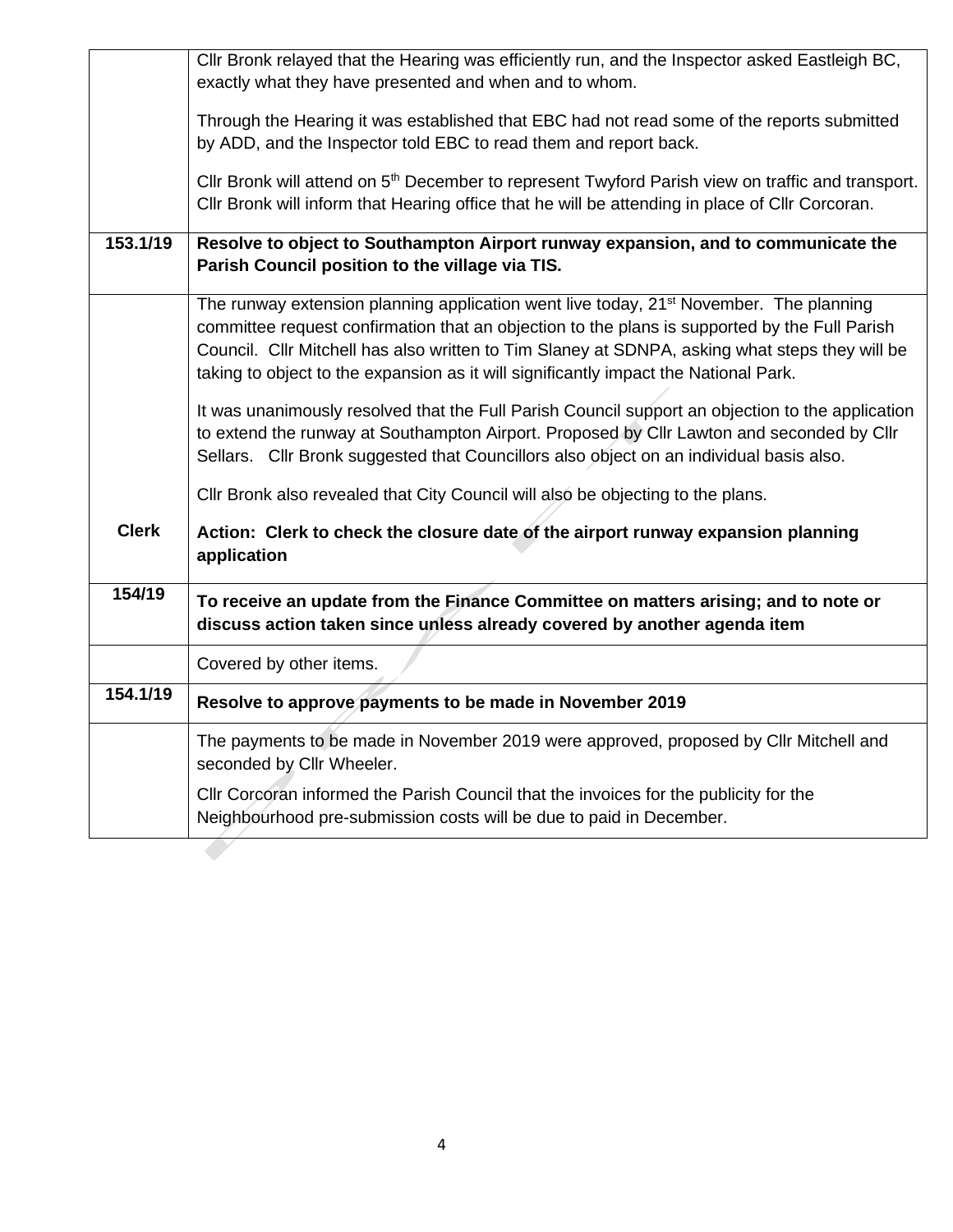|        |                     | Payments for approval November 2019                                                                                                                                            |              |            |            |
|--------|---------------------|--------------------------------------------------------------------------------------------------------------------------------------------------------------------------------|--------------|------------|------------|
|        |                     |                                                                                                                                                                                |              |            |            |
|        |                     |                                                                                                                                                                                | <b>Gross</b> | <b>VAT</b> | <b>Net</b> |
|        | 23/10/2019          | Amazon - lever arch folders                                                                                                                                                    | 17.47        | 2.91       | 14.56      |
|        | 23/10/2019          | Christopher Corcoran - postage for registering to speak at ELP                                                                                                                 | 11.88        | 1.98       | 9.90       |
|        | 28/10/2019          | Amazon - entrance rug for pavilion                                                                                                                                             | 13.44        | 2.24       | 11.20      |
|        | 01/11/2019          | EDF - Monthly SO towards Electrity Bill                                                                                                                                        | 126.00       | 6.00       | 120.00     |
|        | 01/11/2019          | Mint Signs - reprint of narrow roads sign                                                                                                                                      | 116.45       | 19.41      | 97.04      |
|        | 01/11/2019          | KIS Landscape Ecology - Management advice                                                                                                                                      | 400.00       | 0.00       | 400.00     |
|        | 01/11/2019          | Winchester City Council - dog poo emptying jul to sept                                                                                                                         | 325.00       | 0.00       | 325.00     |
|        | 01/11/2019          | Mid Hants Fire Protection - extinguisher inspection at pavilion                                                                                                                | 47.94        | 7.99       | 39.95      |
|        | 01/11/2019          | Green Smile Ltd - driveway hedge at Hunter park august 2019                                                                                                                    | 66.00        | 11.00      | 55.00      |
|        | 03/11/2019          | Shoreland Network Solutions - cricket October engineer time 2019                                                                                                               | 89.60        | 14.93      | 74.67      |
|        | 05/11/2019          | Green Smile Ltd - contract Nov 2019                                                                                                                                            | 1,663.65     | 277.27     | 1,386.38   |
|        | 05/11/2019          | Southern Electric - Field electricity oct nov 2019                                                                                                                             | 76.56        | 3.65       | 72.91      |
|        | 07/11/2019          | Hilary Frearson - TNP admin for October 2019                                                                                                                                   | 435.00       | 0.00       | 435.00     |
|        | 09/11/2019          | O2 - mobile phone for nov to dec                                                                                                                                               | 21.52        | 3.59       | 17.93      |
|        | 14/11/2019          | Citizen Advice Bureau (Winchester) - S137                                                                                                                                      | 330.00       | 0.00       | 330.00     |
|        | 14/11/2019          | Microsoft - Councillor outlook                                                                                                                                                 | 33.00        | 0.00       | 33.00      |
|        | 14/11/2019          | Joanne Nicholson - October expenses                                                                                                                                            | 41.13        | 0.00       | 41.13      |
|        | 14/11/2019          | Tracy Nutbeam - October expenses asst clerk                                                                                                                                    | 30.53        | 0.00       | 30.53      |
|        | 14/11/2019          | ADD - S137 donation                                                                                                                                                            | 750.00       | 0.00       | 750.00     |
|        | 14/11/2019          | HCC Pensions - clerk pension for nov 2019                                                                                                                                      | 239.33       | 0.00       | 239.33     |
|        | 30/11/2019          | Joanne Nicholson - Clerk net salary Nov 2019                                                                                                                                   | 828.79       | 0.00       | 828.79     |
|        | 30/11/2019          | Marie Longman - Cleaner salary nov 2019                                                                                                                                        | 167.67       | 0.00       | 167.67     |
|        | 30/11/2019          | Tracy Nutbeam - Asst clerk Nov net salary                                                                                                                                      | 167.71       | 0.00       | 167.71     |
|        | 30/11/2019          | HMRC - NI / PAYE                                                                                                                                                               | 171.25       | 0.00       | 171.25     |
|        | 14/11/2019          | 12 second class stamps                                                                                                                                                         | 7.32         |            | 7.32       |
|        |                     |                                                                                                                                                                                |              |            |            |
|        | village projects.   | Approve in principle the draft budget and proposed precept increase by 7.5% to fund the                                                                                        |              |            |            |
|        |                     | The Clerk / RFO talked through the draft budget for 2020/2021. The budget is split between                                                                                     |              |            |            |
|        |                     | ongoing costs and projects.                                                                                                                                                    |              |            |            |
|        |                     | The Parish Council need to put some time aside to review each of the projects that are                                                                                         |              |            |            |
|        |                     | currently on the to do list, and assign a realistic time line and resource. Some of the projects                                                                               |              |            |            |
|        |                     | have conditions (eg. CIL funded) and some have been committed to and communicated to the                                                                                       |              |            |            |
|        |                     | village (eg. Neighbourhood Plan and Basketball court renovation).                                                                                                              |              |            |            |
|        |                     | The 7.5% increase in precept was unanimously supported, as it will be required to fund                                                                                         |              |            |            |
|        |                     | business as usual and ongoing projects. Proposed by Cllr Lawton and seconded by Cllr Cook.                                                                                     |              |            |            |
|        |                     | CIIr Lawton thanked the Clerk and CIIr Sellars for all of their work on the budget.                                                                                            |              |            |            |
| 156/19 | the Parish Council. | Resolve to support a project planning strategy to launch the WCC CIL granted projects<br>(cycleway and car park extension) and the broader projects currently being managed by |              |            |            |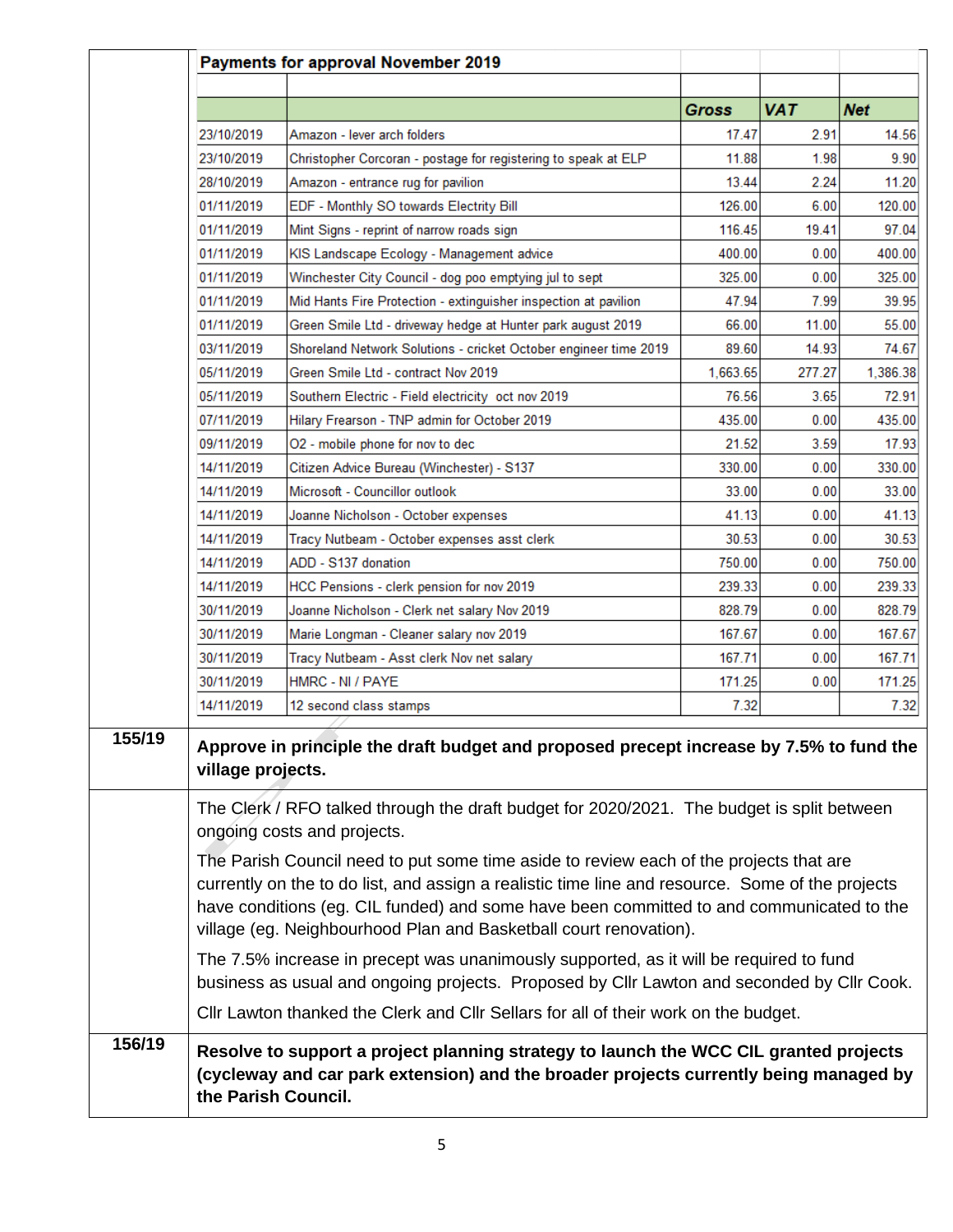|              | The Clerk proposed that the Parish Council need to focus on what projects are going to be<br>delivered when, based on a fact base and what has been promised to date. The Parish<br>Council agreed that the Council would create a project planning session in the next few weeks.<br>Cllr Pullen offered to create an outline for the session, no money would be spent on the<br>session.                                                                                                                                                  |
|--------------|---------------------------------------------------------------------------------------------------------------------------------------------------------------------------------------------------------------------------------------------------------------------------------------------------------------------------------------------------------------------------------------------------------------------------------------------------------------------------------------------------------------------------------------------|
|              | In addition, Cllr Corcoran detailed what steps he had taken to progress the cycleway project for<br>which funding has been provided by WCC CIL. Cllr Corcoran had met with Cllr Humby and<br>raised the cycleway with him, he had also approached a consultant Nick Farthing, who has<br>submitted a proposal for £750 to prepare a brief for the project and liaise with HCC and WCC.<br>Cllr Corcoran had also approached the local cycle group "Percy Pals" for their support on the<br>project which they are keen to be involved with. |
|              | It was decided that the cycleway project would be picked up again after the project planning<br>meeting when priorities have been ascertained and agreed as a Parish Council.                                                                                                                                                                                                                                                                                                                                                               |
| 157/19       | Resolve to approve funding application from Twyford Tots to the value of £545 for role<br>play and creative equipment under S137.                                                                                                                                                                                                                                                                                                                                                                                                           |
|              | Tots had submitted S137 application for £545 for a badge making machine and role play<br>equipment. Subsequently, the Parish Council also received a S137 application from a different<br>charitable organisation for a badge making machine. It was discussed whether the machine<br>could be purchased as a village resource to be shared. Cllr Bronk informed that the Guides<br>have a badge making machine which they would be willing to lend out to charitable<br>organisation if they applied to Guides directly (c/o Jane Bronk).  |
|              | It was resolved to provide £300 to Tots for role play equipment, and payments would be made<br>when receipts are submitted to the RFO. Proposed by Cllr Lawton and seconded by Cllr<br>Mitchell.                                                                                                                                                                                                                                                                                                                                            |
| <b>Clerk</b> | Action: Clerk to inform Tots the details of the S137 funding that was agreed by the FPC                                                                                                                                                                                                                                                                                                                                                                                                                                                     |
| 158/19       | To receive an update on matters arising from the Recreation Committee; to note or<br>discuss action taken since unless already covered by another agenda item                                                                                                                                                                                                                                                                                                                                                                               |
|              | No other items raised other than below.                                                                                                                                                                                                                                                                                                                                                                                                                                                                                                     |
| 158.1/19     | Resolve to support a proposal to use one of the containers at Hunter Park for use by a<br>local organisation to restore cricket bats at £40 per month.                                                                                                                                                                                                                                                                                                                                                                                      |
|              | The Parish Council discussed the proposal and when considering the risk assessment and<br>insurance implications it was decided that whilst the Parish Council were supportive of the idea,<br>they were unable to approve the use of the container for commercial use.                                                                                                                                                                                                                                                                     |
| 158.2/19     | Update on workshop on Two Parks strategy and agree next steps towards<br>implementation.                                                                                                                                                                                                                                                                                                                                                                                                                                                    |
|              | The Clerk has sent the questionnaire on to the workshop attendees. When the Clerk has<br>reviewed those responses, to ensure the questionnaire is working as it should, the Clerk will<br>send the questionnaire out to the village via TIS.                                                                                                                                                                                                                                                                                                |
| 159/19       | Resolve to agree the position of the two telephone boxes and support the proposal from<br>Ingrid Percival to convert one of the boxes to a book share point.                                                                                                                                                                                                                                                                                                                                                                                |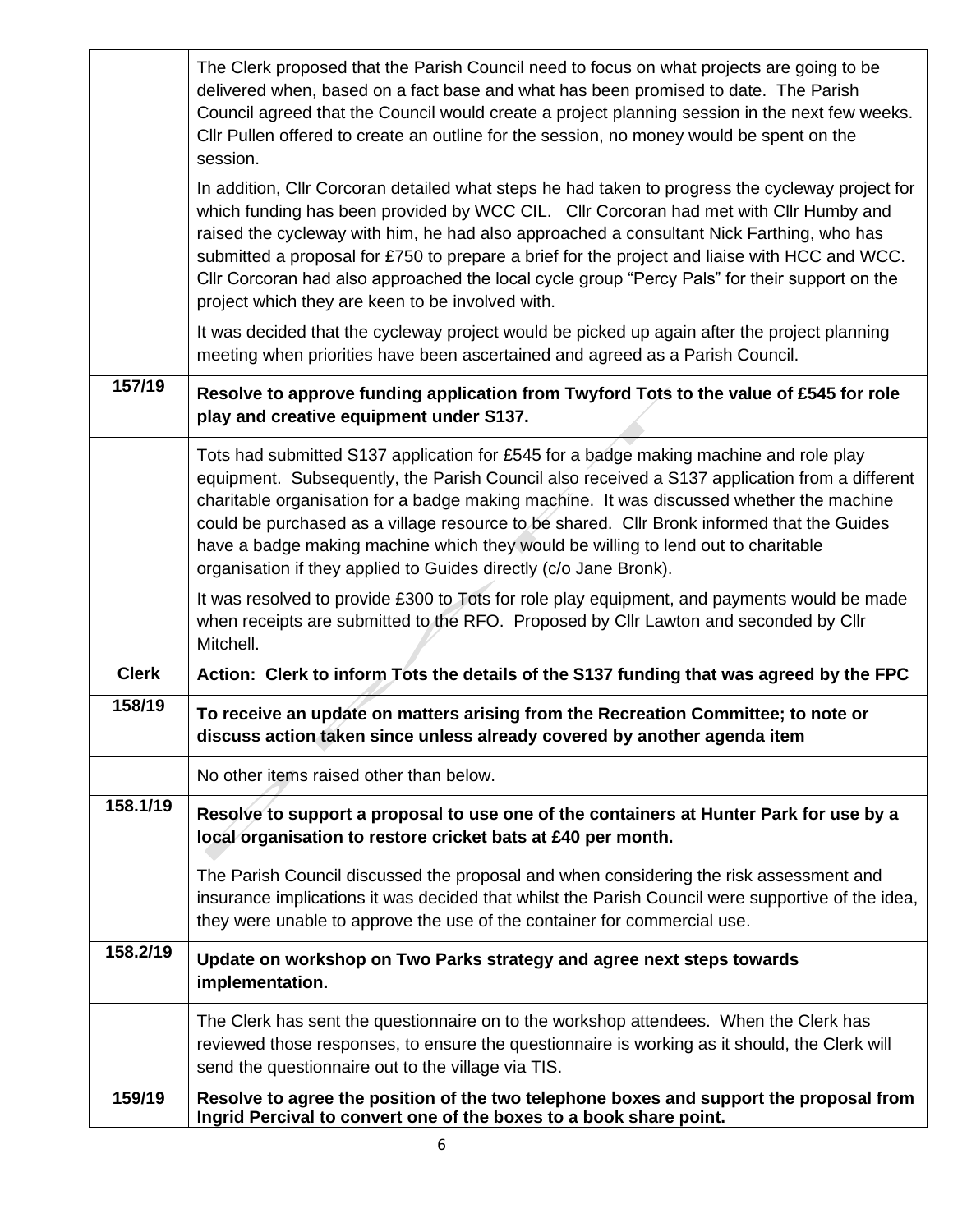|                  | Following the discussion with Ingrid Percival during the public participation, it was resolved that<br>Cllr Cook will liaise with Ingrid Percival to present a workable proposal with costs to the Parish<br>Council for sign off.                                  |
|------------------|---------------------------------------------------------------------------------------------------------------------------------------------------------------------------------------------------------------------------------------------------------------------|
| <b>CIIr Cook</b> | Action: Cllr Cook to liaise with Ingrid Percival to create a proposal with costs to the FPC<br>to move the telephone box                                                                                                                                            |
| 160/19           | Councillor Corcoran to provide an update on Berry Meadow & Compton Lock<br>Committee.                                                                                                                                                                               |
|                  | The Water Meadow repair project is nearing completion, it has been delayed due to the<br>weather. There is a test flooding on 22 <sup>nd</sup> November. The final part of the project is to dig out of<br>the channels.                                            |
|                  | Natural England have inspected Berry Meadow and The Meads to audit against the<br>Stewardship grant. The audit was very detailed, and it highlighted that a deregation consent<br>TPC had applied for was only valid for 365 days but was required for longer.      |
|                  | It was also reported that TPC have not been grazing the land adequately, which TPC leave to<br>The Wildlife Trust to manage. TPC need to be more active moving forward in their<br>management of The Wildlife Trust.                                                |
|                  | It was noted that FPC may be requested to pay back part of the Stewardship grant, and more<br>careful management of the Stewardship will be required moving forward requiring more<br>resource.                                                                     |
| 160.1/19         | Resolve to approve £2,300 budgeted expenditure to provide new fencing at Berry<br>Meadow, which is badly in need of repair. Three comparison quotes to be presented.                                                                                                |
|                  | Three quotes were considered by the Parish Council, and the Parish Council resolved to fund<br>£2,300 to appoint Richard Stubbs to replace the fencing, as quoted. The cost is not to exceed<br>£2,300. Proposed by Cllr Forder-Stent and seconded by Cllr Wheeler. |
| 161/19           | Consider status of footpaths, byways and pavements, and report any required<br>maintenance required.                                                                                                                                                                |
|                  | Footpath 12 to Churchfields will be resurfaced by Highways at the end of November.                                                                                                                                                                                  |
|                  | CIIr Lawton asked if the FPC wanted to make any changes to the paths being cut by<br>Greensmile, no amends were suggested.                                                                                                                                          |
|                  | Shawford Road foliage has been cutback by the property owners, removing the previously<br>reported problem. The lamps could do with more foliage being removed.                                                                                                     |
| 162/19           | Resolve to obtain quotations from HCC approved engineers to conduct a traffic /<br>pedestrian risk assessment on Norris Bridge.                                                                                                                                     |
|                  | Cllr Mitchell met the commercial engineering lead at Hampshire Highways regarding Norris<br>Bridge. Cllr Mitchell asked what TPC could do to move forward improving Norris Bridge.                                                                                  |
|                  | The first step would be to provide traffic monitoring data, to see if there is an increase in traffic<br>since it was last done 15 years ago.                                                                                                                       |
|                  | Engineering solutions were discussed, including                                                                                                                                                                                                                     |